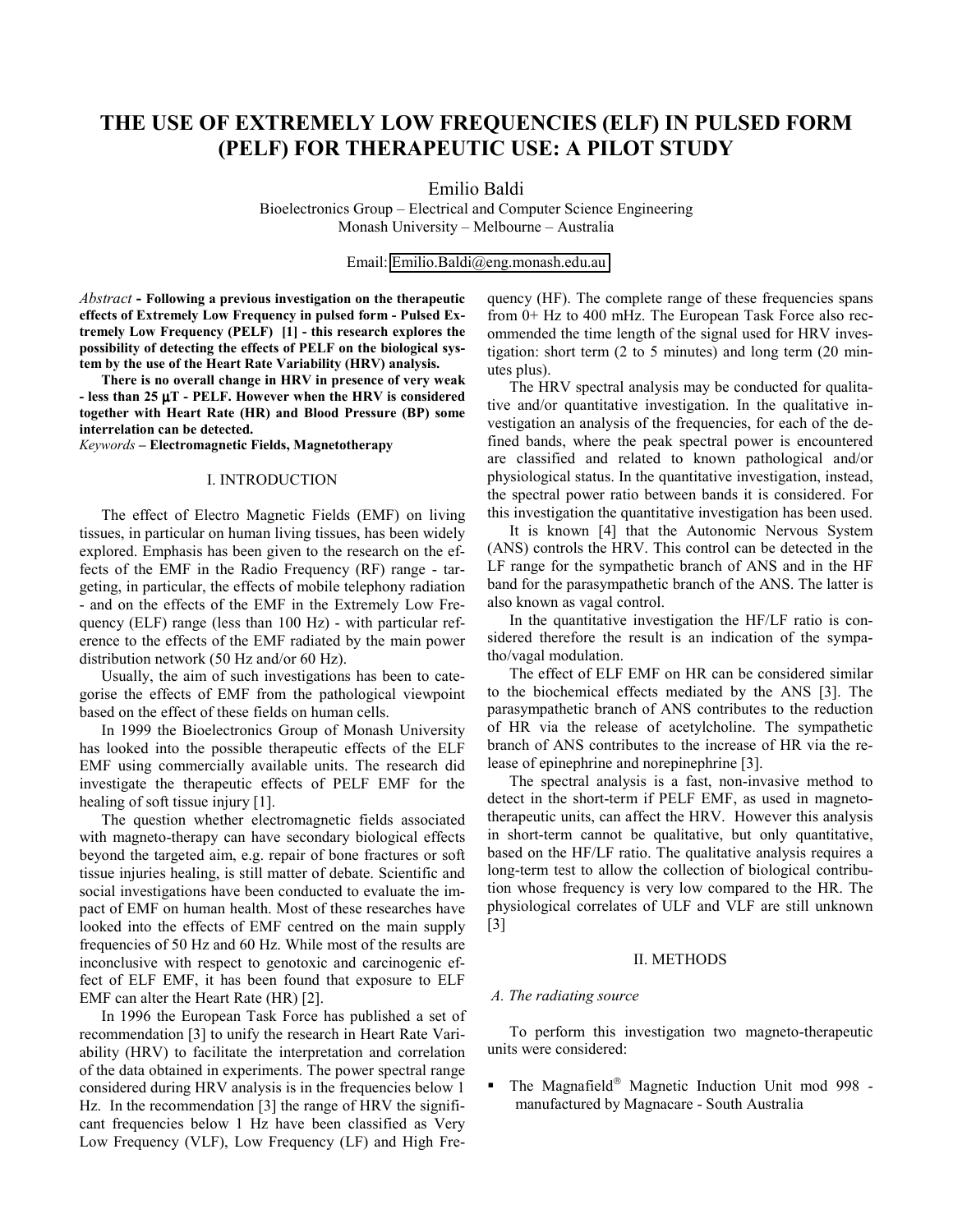| <b>Report Documentation Page</b>                                                                                                                                                                                                                                                                   |                           |                         |                                                    |
|----------------------------------------------------------------------------------------------------------------------------------------------------------------------------------------------------------------------------------------------------------------------------------------------------|---------------------------|-------------------------|----------------------------------------------------|
| <b>Report Date</b><br>25OCT2001                                                                                                                                                                                                                                                                    | <b>Report Type</b><br>N/A | Dates Covered (from to) |                                                    |
| <b>Title and Subtitle</b><br>The Use of Extremely Low Frequencies (ELF) in Pulsed Form<br>(PELF) for Therapeutic Use: A Pilot Study                                                                                                                                                                |                           |                         | <b>Contract Number</b>                             |
|                                                                                                                                                                                                                                                                                                    |                           |                         | <b>Grant Number</b>                                |
|                                                                                                                                                                                                                                                                                                    |                           |                         | <b>Program Element Number</b>                      |
| Author(s)                                                                                                                                                                                                                                                                                          |                           |                         | <b>Project Number</b>                              |
|                                                                                                                                                                                                                                                                                                    |                           |                         | <b>Task Number</b>                                 |
|                                                                                                                                                                                                                                                                                                    |                           |                         | <b>Work Unit Number</b>                            |
| Performing Organization Name(s) and Address(es)<br><b>Bioelectronics Group Electrical and Computer Science</b><br>Engineering Monash University Melbourne Australia                                                                                                                                |                           |                         | <b>Performing Organization Report Number</b>       |
| <b>Sponsoring/Monitoring Agency Name(s) and Address(es)</b>                                                                                                                                                                                                                                        |                           |                         | Sponsor/Monitor's Acronym(s)                       |
| US Army Research, Development & Standardization Group<br>(UK) PSC 802 Box 15 FPO AE 09499-1500                                                                                                                                                                                                     |                           |                         | <b>Sponsor/Monitor's Report Number(s)</b>          |
| <b>Distribution/Availability Statement</b><br>Approved for public release, distribution unlimited                                                                                                                                                                                                  |                           |                         |                                                    |
| <b>Supplementary Notes</b><br>Papers from the 23rd Annual International Conference of the IEEE Engineering in Medicine and Biology Society,<br>October 25-28, 2001, held in Istanbul, Turkey. See also ADM001351 for entire conference on cd-rom., The original<br>document contains color images. |                           |                         |                                                    |
| Abstract                                                                                                                                                                                                                                                                                           |                           |                         |                                                    |
| <b>Subject Terms</b>                                                                                                                                                                                                                                                                               |                           |                         |                                                    |
| <b>Report Classification</b><br>unclassified                                                                                                                                                                                                                                                       |                           |                         | <b>Classification of this page</b><br>unclassified |
| <b>Classification of Abstract</b><br>unclassified                                                                                                                                                                                                                                                  |                           |                         | <b>Limitation of Abstract</b><br>UU                |
| <b>Number of Pages</b><br>4                                                                                                                                                                                                                                                                        |                           |                         |                                                    |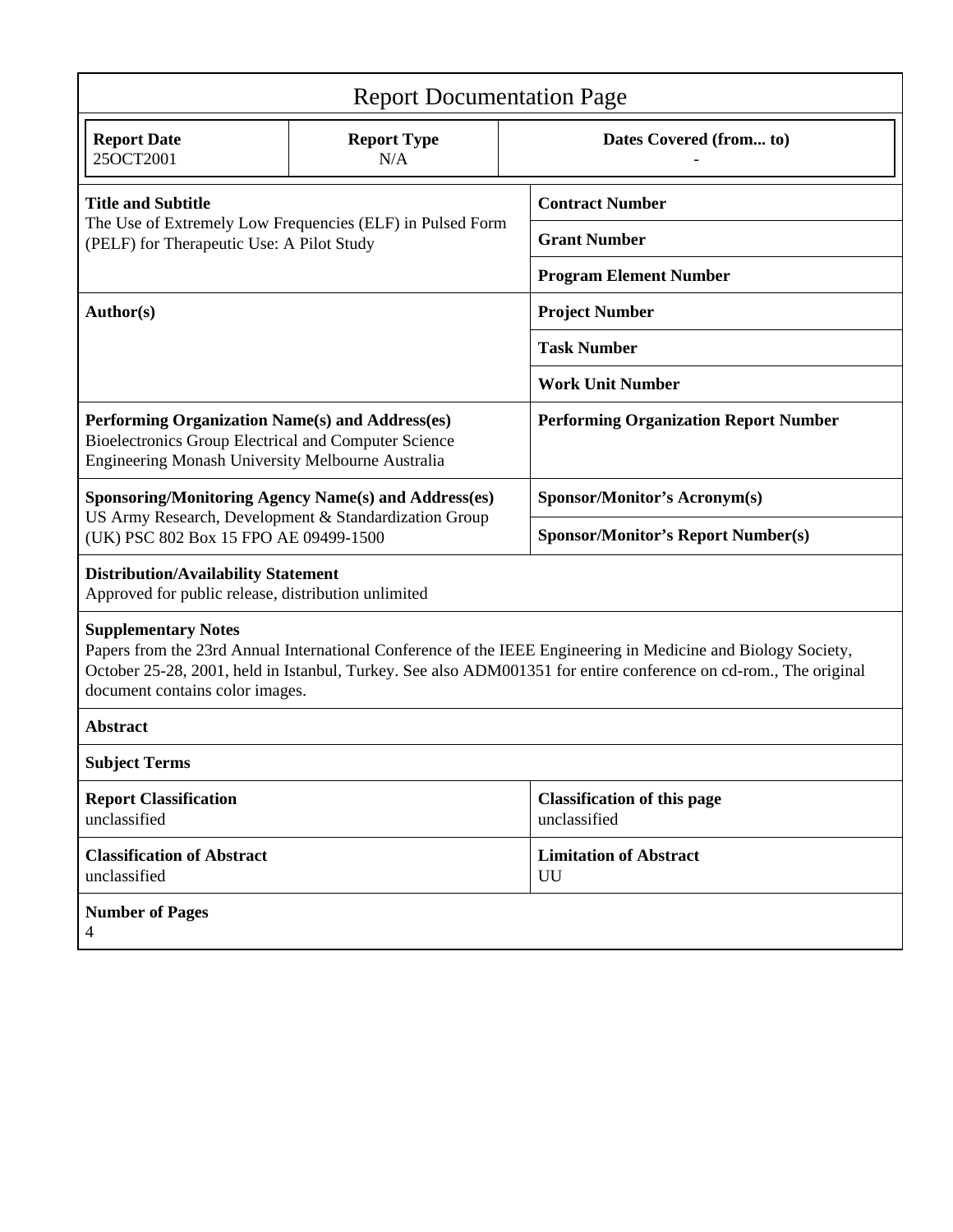Magnetherapeutic Unit Mod 9800 – Magnetosan manufactured by Beta Elettronica - Treviglio (BG) - Italy

The Magnafield<sup>®</sup> Magnetic Induction Unit mod 998 radiates a pulsed 50 Hz EMF - Pulsed Extremely Low Frequency (PELF) – The Pulse Repetition Frequency (PRF) is preselectable and varies from 0.5 Hz to 15 Hz.

The Beta Elettronica Mod. 9800 radiates a bipolar pulse at variable frequency (presettable) from 5 Hz to 100 Hz and with variable (presettable) field intensity from 3 to 100 gauss.

Figure 1 shows Magnafield and Beta Elettronica EMF spectrum

Being a pilot investigation, only three subjects (two males and one female with age ranging from 25 to 65 years) have been used. This experiment duplicated the previous experiment [1], with the exception that no injury was induced in the subjects: two sets of 20-minute exposure separated by a 20 minute of non-exposure. This experiment is also described in [6].

The experiment may be classified as a "single blind" because the subjects were not aware of when the therapeutic cycle was started. The complete therapeutic cycle was composed of four stages (Blocks). The cycle stages are identified and referred to as:

*Pre-Test* = The time before the application of the EMF – time varying between 5 to 15 minutes.



Analysing the waveforms and spectra obtained from the two magneto-therapeutic units it was decided to use the Magnafield unit for the following reasons:

- The radiated field is a sinusoid. The use of this characteristic can provide an insight on the possible effects of 50 Hz EMF radiated by over ground power lines.
- The pseudo-randomness given by the modulating frequencies can simulate the EMF gradients due to instantaneous load variation on the overground power lines.
- The power spectral distribution is almost symmetrical with reference to the central frequency of 50 Hz. The deviation from the central frequency follows the equation [5]:

$$
F_1(\boldsymbol{\varpi}) = 2\pi \sum_{-\infty}^{+\infty} B T_2 \left[ \frac{\sin((\boldsymbol{\omega} - \boldsymbol{\omega}_1)T_2}{(\boldsymbol{\omega} - \boldsymbol{\omega}_1)T_2} + \frac{\sin((\boldsymbol{\omega} + \boldsymbol{\omega}_1)T_2}{(\boldsymbol{\omega} + \boldsymbol{\omega}_1)T_2} \right] \partial(\boldsymbol{\omega} - n\boldsymbol{\omega}_0) (1)
$$

typical of Pulsed EMF, where the delta function  $\delta(\omega n\omega_0)$ expresses the distance of the side-lobes from the centre frequency in function of the PRF.

- The Magnafield had been used in the previous therapeutic experiment [1]. The experiment demonstrated the validity of the magneto-therapy for the healing of injuries on soft tissue.
- As a follow-up, it would be of interest to explore if the biological system is affected by the possible existence of collateral effect associated with the fundamental frequency and its side-lobes at the various PRF used [6].
- *B. The experiment*

*EMF 1* = The time of the first EMF application  $-20$  minutes *Idle 1* = The time of non-radiation following EMF1 – 20 minutes

*EMF 2* = The time of the second EMF application  $-20$  minutes

*Idle 2* – The time following the second EMF application – time varying between 15 and 30 minutes.

The variable Pre-Test time was used as uncertainty factor for the actual starting of the therapeutic cycle.

The therapeutic unit control panel and the data acquisition monitor are not readable by the subject.

The EMF was directed towards the subject's hips. The pattern of the EMF is circular centred at the exciter coil centre. The subject is sitting on a polycarbonate chair and the radiating coil is situated at 40 cm from the target area. The subject is not required to control his/her breathing rhythm and is allowed to perform small actions such as operating a computer or reading.

The above-described conditions have been chosen to duplicate a therapeutic clinical setting.

The HR and BP data were collected using an automatic, self-calibrating Blood Pressure unit - MARS Mod. MS-700. The cuff is connected to the subject's left arm.

 The ECG data were obtained using the BioPac system MP100WSW that includes both hardware and software for the acquisition and analysis of life-science data. Two electrodes were placed at the top of the subject's chest – scapular area – to form a Lead II configuration. To conform to the European Task Force recommendation [3] for short term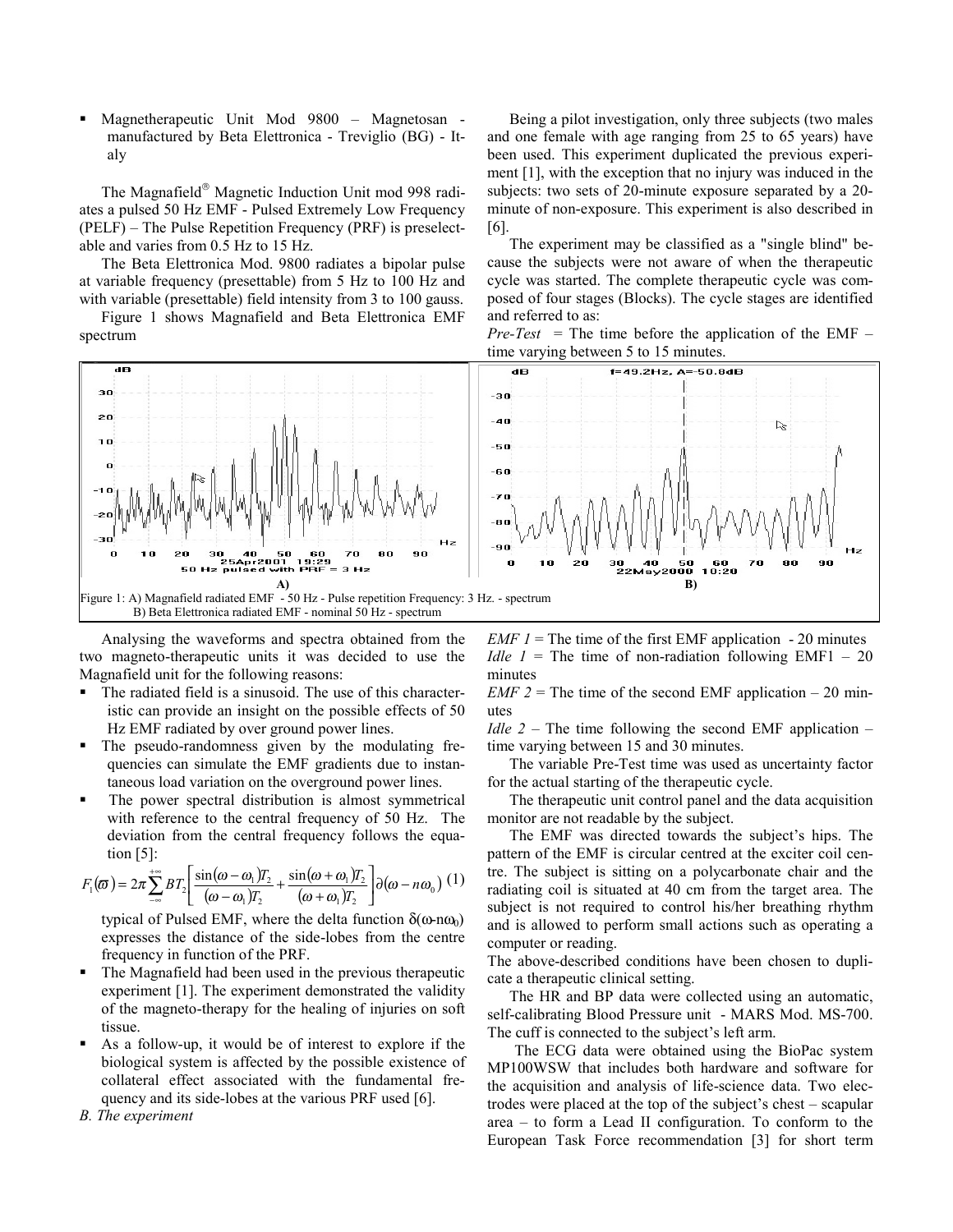analysis, each ECG recording section lasted three minutes, the sampling rate was of 1000 sample/sec, giving a total of 180,000 sample per section.

The BioPac software was used for the evaluation of the Power Spectrum Density (PSD) of the ECG as required for the evaluation of the HF/LF ratio. The evaluation of the HF/LF ratio - suggested by the European Task Force [3] is the method used to evaluate the sympatho-vagal interaction. For the evaluation of the PSD two methods have been used:

- Using logarithmic scale: Fast Fourier Transform (FFT) Blackman window. The result was in magnitude (dB) versus frequency. The PSD in msec $^2$ /mHz was evaluated, using the BioPac software, from the logarithmic scale.
- Using linear scale: FFT Hamming window. The result was in amplitude versus frequency. The PSD was evaluated, using the BioPac software, from the linear scale and then normalised to obtain the msec $2/mHz$  form.

### III. RESULTS

Before starting the sets of experiment the value of the EMF in situ was measured at the various PRF. The EMF intensity was of 15.15  $\mu$ T  $\pm$  0.5  $\mu$ T in the PRF range.

 The results may be presented in Pie Chart format as suggested by Anonymous [3]. Figures 4 and 5 show the results of the experiment 4D for the subject 4. Figure 4 is the HF/LF ratio for the total averaged data. Figure 5 is the HF/LF ratio



sections.

The linear graph, however, gives a better picture of the HF/LF ratio changes for each of the five stages of the test figure 6.

for each of the test's

The linear graph evidences the changes in HF/LF ratio at each

sequential test. The test blocks, described in the method section, are identified and superimposed to the graph.

The linear graph is now used in figure 7 to show the changes in Heart Rate (HR) and Blood Pressure (BP) with reference to changes in HF/LF ratio.

## IV. DISCUSSION

The results from this experiment should be analysed both at macro or overall level and at micro or particular level.

### *A. Macro Level*

At this level, the data seem to validate the result obtained by Graham [7] that a 50 Hz EMF does not alter the long-term HRV power ratio. The validation can be seen looking at figure 4 and at figure 5A. It is important to recall here that the values shown in Figure 4 and figure 5 are "averaged" data.



Figure 5A shows the initial HF/LF ratio. The data refer to the sympatho-vagal balance before the magneto-therapeutic treatment. Figure 4 shows the "overall" sympatho-vagal balance obtained by the averaged value of all the collected data.

Both figures show a similar pattern in the pie chart. This can be interpreted as the fact that after one hour of exposure to the electro-magneto-therapeutic field the HRV does not show an appreciable change in the sympatho-vagal system.

However the macro approach does not give an indication of the HF/LF ratio modulation during the experiment.



#### *B. Micro Level*

At this level differences can be noted for each of the steps of the magneto-therapeutic treatment.

The first noticeable effect is in figure 7B: systolic and diastolic pressures tend to converge. The first indication of convergence can be found at the transition from rest (Pretest) to the first application of the EMF. (Data collection 2)

Similar convergence can be found at every transition from the EMF to Idle and vice versa. A summing or "storage" effect leads to an accentuation of the systolic-diastolic blood pressure value convergence.

The blood pressure convergence effect has been noticed at all the various PRF used for the experiment. The increase